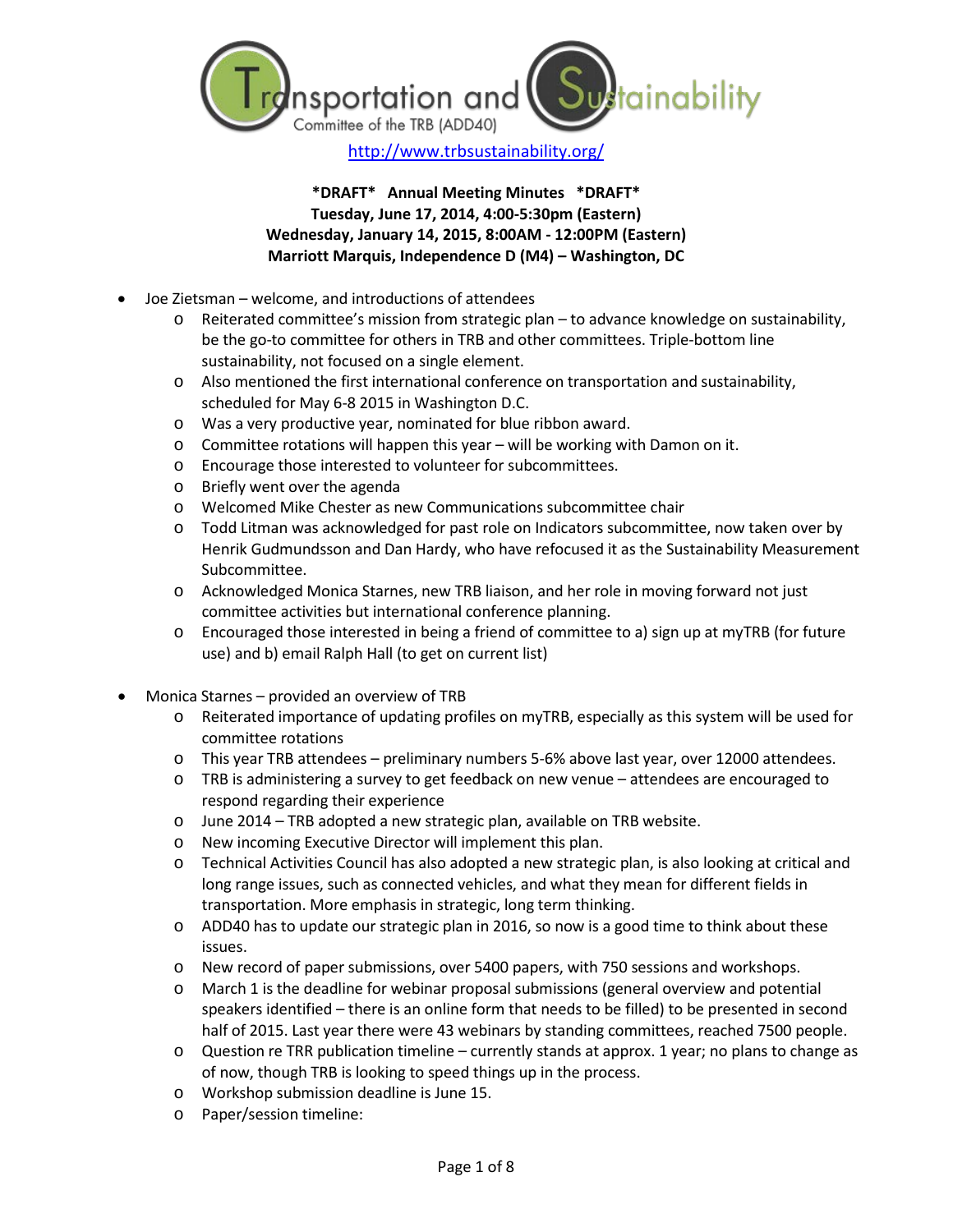| June 1       | Paper Submission website opens                                                    |
|--------------|-----------------------------------------------------------------------------------|
| August 1     | Deadline for submission of the full paper in PDF format                           |
| September 15 | Deadline for reviewers to complete paper reviews                                  |
| October 15   | Deadline for chairs to send review results to authors                             |
|              | Mid to Late October TRB invites presenters to the Annual Meeting                  |
| November 15  | Deadline for paper resubmission for inclusion on the Annual<br>Meeting Compendium |

o Joint calls for papers are doable, but suggest informing the relevant committee staff.

- o Theme for 2016 Research Convergence: Delivering on Our Connected, Multimodal Future.
- Mark Kross (Group Chair). Noted his appreciation for the committee's energy and noted the blue ribbon nominations were highly regarded, and encouraged to keep up the good work and try for next year. TRB Emphasis areas (by incoming Executive Director) will be distributed to committee chairs. This years "hot topic" is automated/connected vehicles – encouraged to give some consideration to this topic area over the coming year.
- Leigh Lane (Section Chair). Made brief remarks and distributed certificates to acknowledge contributions
- Damon Fordham went over committee business
	- o Mid year meeting will be in May in conjunction with the May conference
	- o Past mid year meeting was with ADC60 (Waster Management and Resource Efficiency) in New York
	- o Some other committees also interested in holding mid year meeting at international conference
	- o Committee rotations many are at term limit, need to look for new members and will take into account participation in subcommittees, etc. Recommendations due to TRB January 31
	- o Reported back from Section Meeting our committee's strategic plan update due 2016, format may change, focus on performance measurement may be something to include
	- o New Task Force on Public Health and Arterials look at health impacts of arterials, may broaden focus later to other facilities. We are parent committee of subcommittee and health
	- o New Section on Resilience, with three committees (Critical Infrastructure, Emergency Evacuation, Logistics of Disaster and Business Continuity) – other committees may get involved.
- Communications Report back (Ralph Hall/Mike Chester)
	- o Website now hosted by TTI (migrated over from old platform)
	- o Includes TRB 2015 section, research portal,
	- o Twitter feed @TRBADD40
	- o New Library Page created
	- o Currently 143 signed up on myTRB as friends, 320 friends on gooogle listerv, and indicators listserv. Not yet clear on how to consolidate and move to myTRB system – but likely this will happen in near future.
	- o Linkedin group
	- o Google communities being phased out
	- o Mike Chester identified need for a go-to place for foundational texts on transportation and sustainability, created a library page, using live twitter (@sustranspapers) feed that will allow anyone to post papers in addition to the foundational texts
	- o Question is there a filtering mechanism to identify irrelevant material. Response not really, but there is opportunity to "elevate" to a foundational texts and tools. Mike will follow up with an email to committee to solicit opinions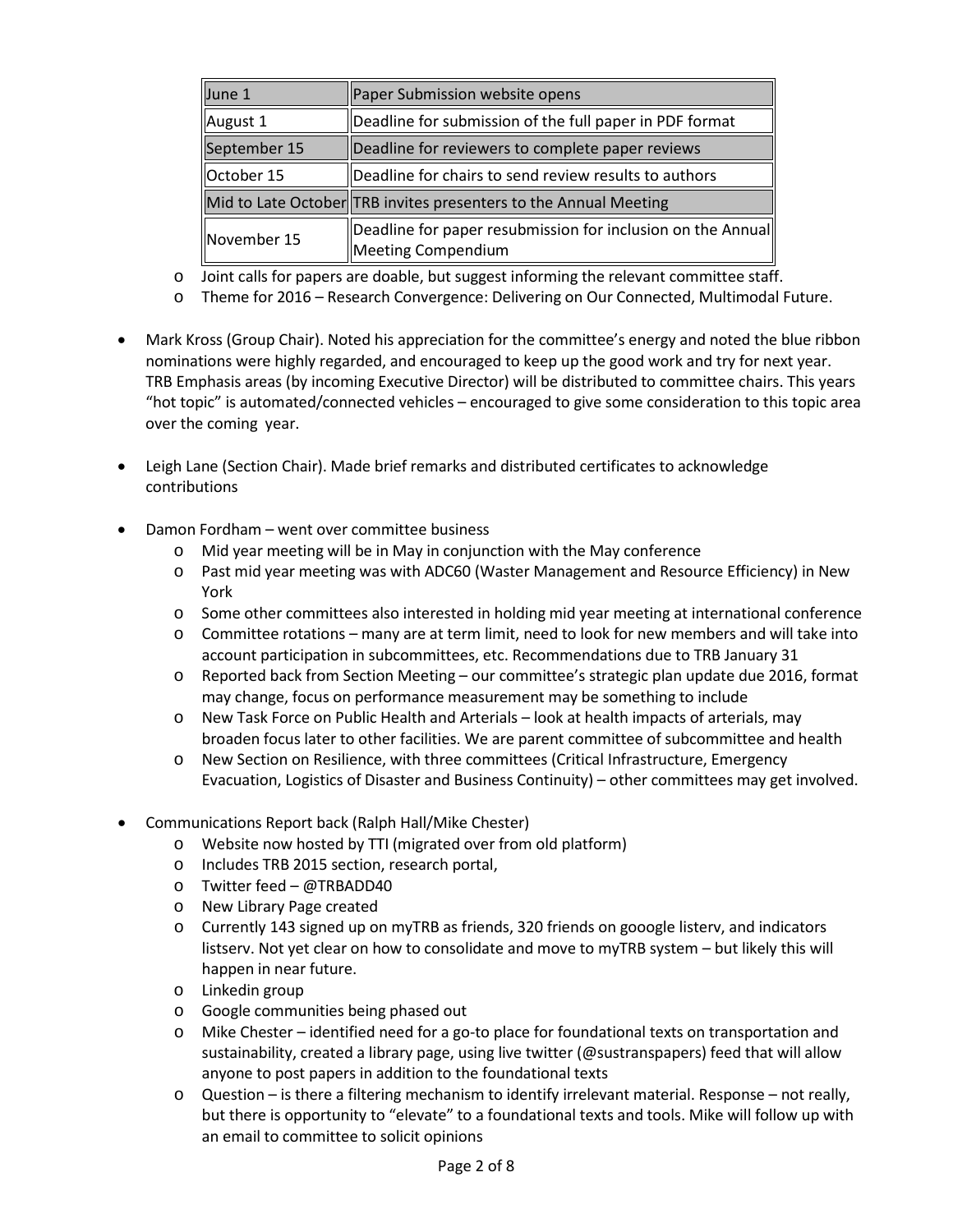- o John McArthur suggested adding a section on papers ADD40 is putting out through TRR.
- $\circ$  Suggestion as library grows, there will be a need to categorize items. One idea is to use hashtags.
- o Suggestion also to look at website analytics
- o Observation from state/federal employees often restricted in use of twitter/social media, need to take into consideration.
- Paper Review Update from John McArthur
	- o Thanked those who reviewed papers and submitted papers
	- o 34 papers submitted, up from last year
	- o 20 were part of presentations/posters, 4 are being considered for publication
	- o Total of 149 reviews, 80 total reviewers.
	- o Encouraged friends to volunteer to review papers. John will solicit volunteers from friends list in July or so, to update areas of expertise which can determine review assignment.
	- o This year, some changes to the system will be implemented, with review acceptance mechanism included to better track reviews.
- Tien-Tien update on session planning
	- o 4 workshops that were co-sponsored; ADD40 is interested in leading a workshop next Annual Meeting
	- o 2 poster sessions -1 lead, 1 co-sposor
	- o 4 lectern session 3 of which were led by ADD40
	- o Encouraged attendees to think of ideas/issues for future workshops, calls for papers, etc.
	- o John noted several sessions geared toward sustainability that the committee was unaware of, can potentially coordinate at a broader level in future (this is a benefit in that ADD40's mission is for sustainability to proliferate in TRB); Suggestion was made to issue a paper award that will allow to reach out broader; also review program to look at trends in sustainability and synthesize. Overlaps can also be address through TRB staff who can pass on the word and look for joint sponsorship opportunities
	- o Mike Savonis volunteered to look into process of paper award institutionalization
	- o Deb Nelson seconded the idea to do a post-meeting analysis of where sustainability is being addressed, and how (i.e. is it tactical, operational, etc).
	- $\circ$  Henrik Gudmundsson also noted many committees now have sustainability subcommittees this also may provide an opportunity to connect.
	- o Attendee who is member of sustainable pavement committee noted that many of these subcommittees also have an interest in coordinating with ADD40
	- o Joe Zietsman noted the above is a task for a subcommittee/committee member to take the lead. Intent will be for it to fit into the next strategic plan. Richard Hanley volunteered to help with this effort.
- Sustainability Measurement Committee (Henrik Gudmundsson and Dan Hardy)
	- o Research aspect of performance measurement, plus act as a clearinghouse
	- o Noted 800 sustainability measurement systems out there
	- o Subcommittee aims to build off on Communications activities and look at systems and frameworks
	- o Subcommittee will meet later in the day (their first meeting under new rebranded effort) will look at global initiatives, plus city level/lower level initiatives
	- o After this meeting will strategize on how to move forward in terms of RNSs, etc.
- International Activities April Marchese
	- o Subcommittee meeting was held last night, very successful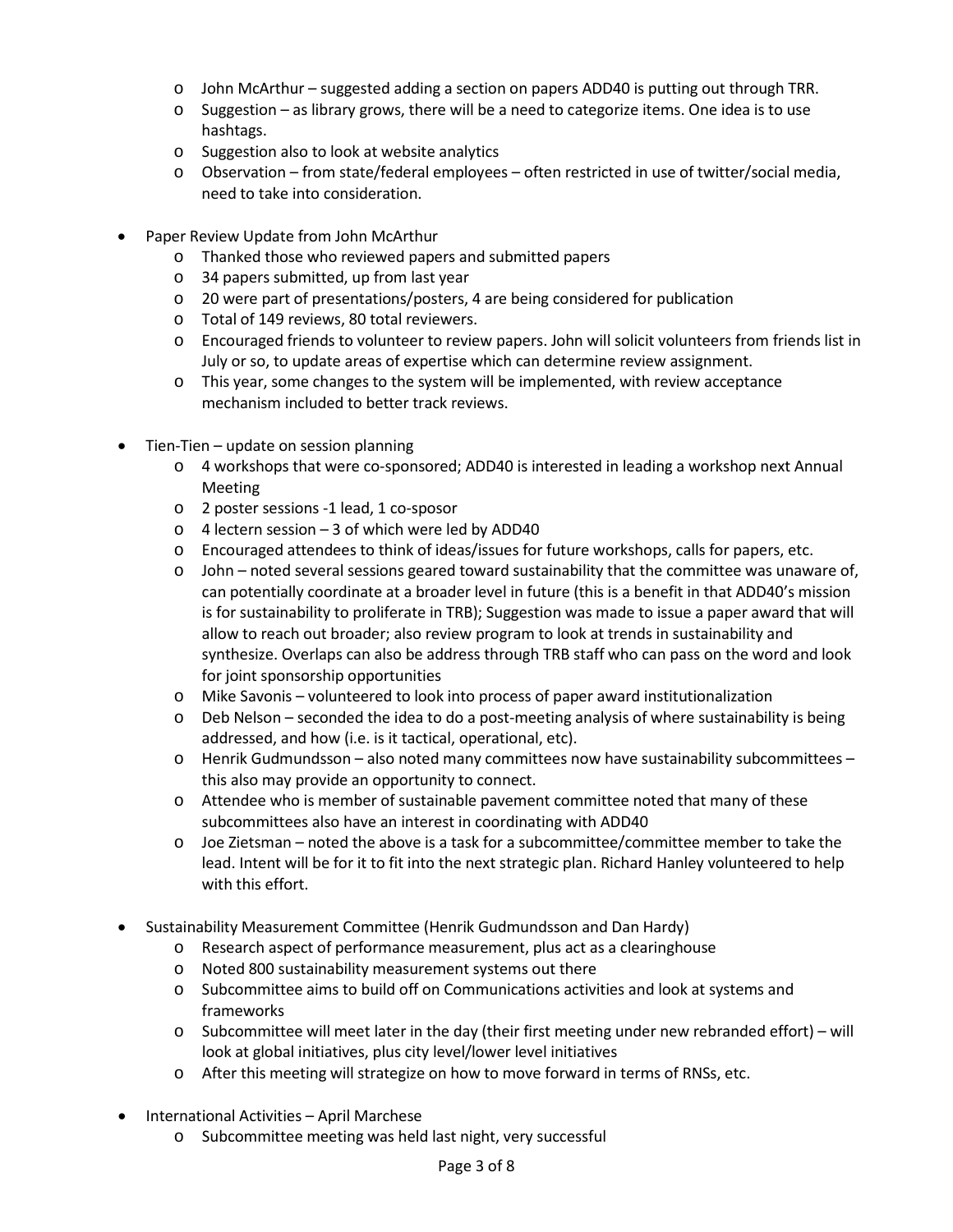- o Conference will be May 6-8, Keck Center
	- $\blacksquare$  6<sup>th</sup> preconference activities (bike tour in partnership with mobility labs+ field trip with WMATA ) + ADD40 mid year meeting.
	- $\blacksquare$   $7<sup>th</sup>$  all day conference, reception and poster session
	- $8<sup>th</sup>$  ends early afternoon, breakouts+ discussion
- o Conference has limited attendance, approximately 125 (space constraints) but will also have virtual participation
- o Call for presentation and posters was issues, received over 90 abstracts that the review process had to be turned around quickly for. Thanked abstract reviewers.
- o Several good abstracts to select from
- o Dan Sperling of UC Davis will serve as keynote; investigating a second keynote plus other plenaries,
- o The agenda is built along themes: sustainability is international, institutional, and intergenerational. Agenda has a broad range of topics and international representation. Finally a set of roundtables and closing plenary to make it action-oriented with a tangible outcome in terms of future steps
- o Potential idea for a journal that may be interested in partnering, or other outreach and dissemination venues
- o Giovanni Circella identified next steps on agenda, includes finalizing agenda (speaker confirmation), waitlisted presentations status, keynote and plenary speakers, moderators, etc. , format of working groups, TRB wants to post program online soon so that registration can be opened.
	- Noted student poster call still open until end January
- o Joe Zietsman noted that we are still seeking conference sponsorships need to target private sectors and foundations in addition to public sector agencies who have committed funding. Monica and Joe drafted a letter, organizing committee is asking for recommendations to help with targeted outreach for sponsors. Let Josh, Damon or Joe know who the best contact is, so that Monica can follow up on behalf of TRB. Sponsorship benefits include publicity and free registration.
- o Participants discussed whether the limited capacity may cause a problem if there is high levels of interest, but it can potentially be handled
- o Damon noted other conferences of interest
	- August 2-5, Fairbanks, Alaska: International Symposium on Systematic Approaches to Environmental Sustainability in Transportation
	- Sept 15-18, Washington, DC: First International Conference on Surface Transportation System Resilience to Climate Change and Extreme Weather Events
- Ralph Hall provided an update on research
	- o 32 attendees for subcommittee meeting; rich discussion
	- o CRC discussion emphasized importance of research and the need for ADD40 to push a research agenda both on the academic side and practitioner side (such as with NCHRP research). Ralph emphasized wanting to work with State DOT and other reps in help to push forward this agenda.
	- o Subcommittee meeting speakers (all presentations are on website) Henrik Gudmundsson on frameworks, Ann Xu on GT/UC Davis UTC activity on sustainable transportation curricula (Ann provided an update). Page will be added to website on education with list of faculty, courses, etc. Focus on undergrad, graduate, professional courses and coordinate with NCST (Susan Handy spoke about this), Presentation on resilience and sustainability – was noted as a topic that is important
	- o Discuss research portal emphasized that the aim is for it to be an interactive process, google doc that can be edited collaboratively.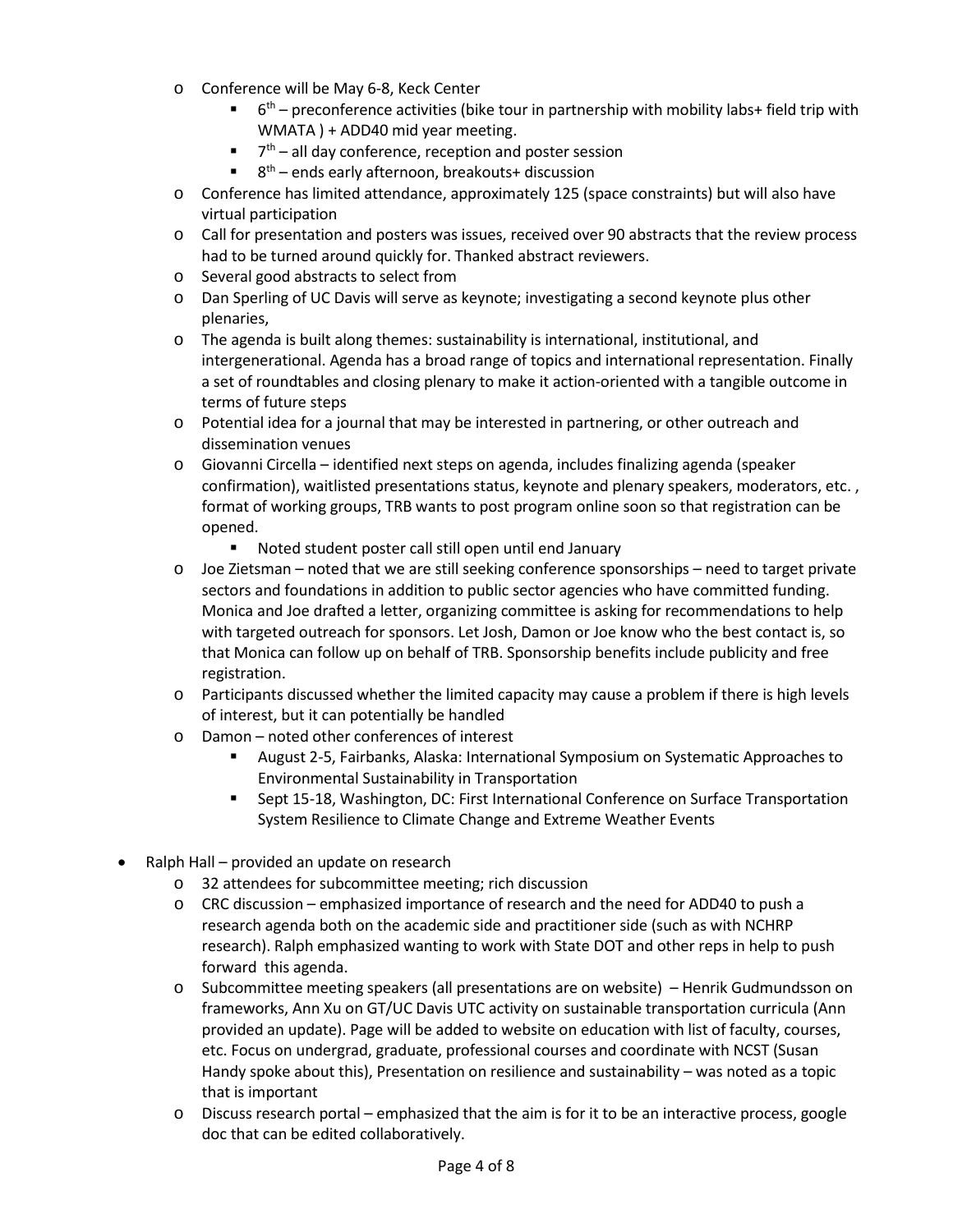- o Noted that the international conference was intended to produce a research agenda for the committee.
- Rich Baldauf joint subcommittee on climate change
	- o Reported on the discussions and presentations.
	- o Presentations may be made available, in a Wiki format if the authors agree.
- Ralph updates on other committees (liaisons)
	- o Listed on our website (under "About ADD40" -> "related committees")
	- o Please review this list (if you are a member or friend) and volunteer if you would like to be the ADD40 rep on other related committees
- John health subcommittee update
	- o ADD40 is one of 4 parent committees
	- o Trbhealth.org
	- $\circ$  Upcoming conference Moving Active Transportation to Higher Ground; April 13<sup>th</sup> 14<sup>th</sup> in DC
	- o Task force on arterials and public health focus more on operations and design
	- o TR news article on health and transportation
		- **ADD40** tasked to contribute a write up on what health means to ADD40
		- John will be following up next week with a conference call to discuss ADD40's input
		- **John will look for volunteers and next steps**
- Greg Marsden University of Leeds made a presentation on international activities related to sustainability and general trends
	- o London's best effort is 15-20% reduction over the next 20-30 years. No way to match the goals—not sure what to do about this policy gap.
	- o Cost pressures of adaptation will put pressures on other sectors of the budget.
	- o Urban air pollution is a key focus because it is visible.
	- o Social sustainability means doing better on accessibility and distribution, but has a long way to go.
	- o They are seeing lowing auto usage on younger and up through 30s.
	- o Lots of governance issues—shrinking of state is a threat, least cost is not best value, funding limits are limiting what can be done.
	- o EU White paper limiting mobility is not an option.
	- o Corporate social responsibility could be a market differentiator.
	- o Concluding thoughts need to do more if existing approaches are not and cannot be made sustainable. Need to identify pathways consistent with economic and social development
	- o Open discussion followed:
		- London example decrease in car ownership not completely policy driven, but that does not explain all of the changes seen
		- CSR vs greenwashing is an issue, but many positive examples are seen
		- Consequences of failing to address sustainability what is the cost of that? Policy gap is potentially more serious
		- **Grappling with how to be less transportation centric and more community driven**
- Open discussion on research needs + how can it fold into workshops and sessions
	- o See appendix at end of minutes
- Damon Fordham Facilitated discussion on key ADD-40 sponsored sessions, attendees provided a debrief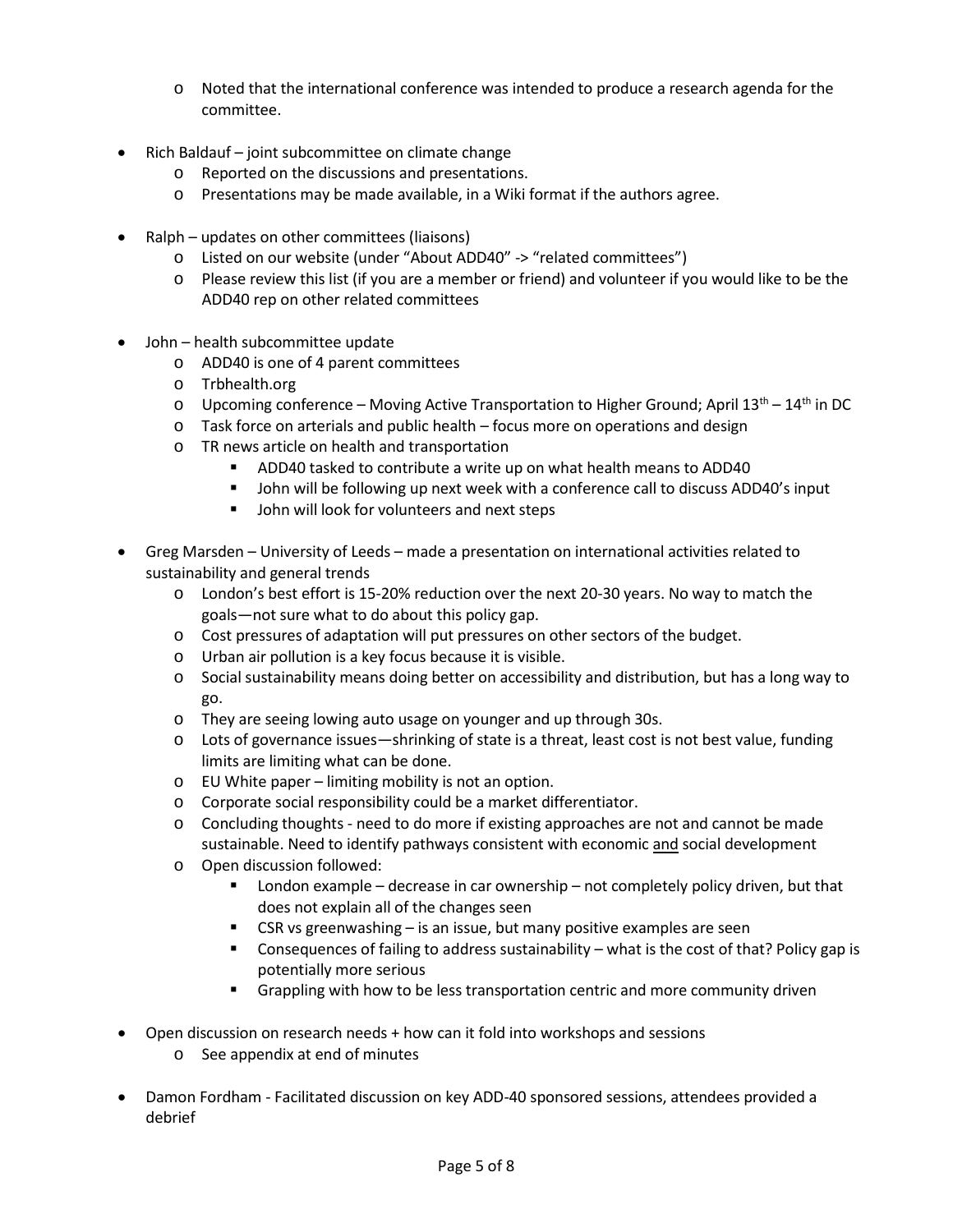- o WORKSHOP 102: Climate Resilience: Results and Lessons Learned from the FHWA Climate Resilience Pilots | Sunday 9:00AM- 12:00PM (Tina Hodges reported back - well attended (75 people), highlighted FHWA state DOT climate pilots; discussed where the vulnerabilities are and how to integrate into asset management)
- o WORKSHOP 120: Tools to Support Health and Transportation Planning and Analysis | Sunday 9:00AM- 12:00PM (No report)
- o WORKSHOP 149: Environmental Sensing and Reliable Communication from Sensors to Decisions: a Bottom- Up and Top-to-Bottom Approach Filling the Gap for Transportation Climate Resiliency | Sunday 1:30PM- 4:30PM (Deb Nelson reported back - not well attended; review of states are doing on climate reporting)
- o POSTER SESSION 305: Transportation and Sustainability | Monday 10:45AM- 12:30PM (John MacArthur reported back – good session)
- o SESSION 402: Implementing TDM Strategies International Perspective | Monday 3:45PM-5:30PM (Tara Ramani reported back – well attended)
- o SESSION 672: The Elusive Three E's: Economy, Equity, and Environment--Can Green Infrastructure Rating Tools Save the Day? | Tuesday 3:45PM - 5:30PM (Dave Carlson reported back - looked at three levels, state to MPO to local; how STARS being used as rating or planning tool; good discussion)
- o SESSION 677: Sustainable Transportation Indicators & Measures From Meta to Local Perspectives | Tuesday 3:45PM- 5:30PM (Henrik Gudmundsson reported back - nice session with theoretical approach presented first, then framework perspective)
- o POSTER SESSION 710: Where Transportation Meets Public Health | Tuesday 4:15PM- 6:00PM (John MacArthur reported back - packed)
- Damon updated group on remaining sessions related to ADD40
	- o SESSION 829: Department of Transportation Experience with Sustainability Tools | Wednesday 2:30PM- 4:00PM
	- o WORKSHOP 867: The Urgent Need for Improved Pedestrian Infrastructure and Options: Issues, Solutions, and Gaps | Thursday 8:00AM- 12:00PM
- **Other Updates** 
	- $\circ$  Deb Nelson update on international conference on transportation and ecology (ICOET), Raleigh NC, Sept 20-24, 2015. Typically have about 500 participants from ~20 some counties. Theme this year is "Roads to Resilience". Call for abstracts is out and due Jan 30
	- o Seth Stark WashDOT job opening on senior policy advisor
	- o Jenny O'Connell AASHTO 25-25 program: has 5-6 projects funded to limit of 125k each year; will follow up with Ralph to disseminate information
	- o Deb Nelson mentioned AASHTO committee on resilient and sustainable transportation systems
	- o Dave Carlson CSS task force is in charge of coauthoring strategic plan, advocating to move it beyond design element; solicited ideas on how/where CSS can land or be elevated to.
	- o Tien-Tien ACT (Association for Commuter Transportation) International Conference in Baltimore, call for abstracts to be issued soon
	- o Jennie Armstrong ADC60 workshop on waste management and resource efficiency June in Los Angeles. Call for abstracts to be out soon.
	- $\circ$  Karyn Warsow 1<sup>st</sup> International Conference on Transportation and Health in London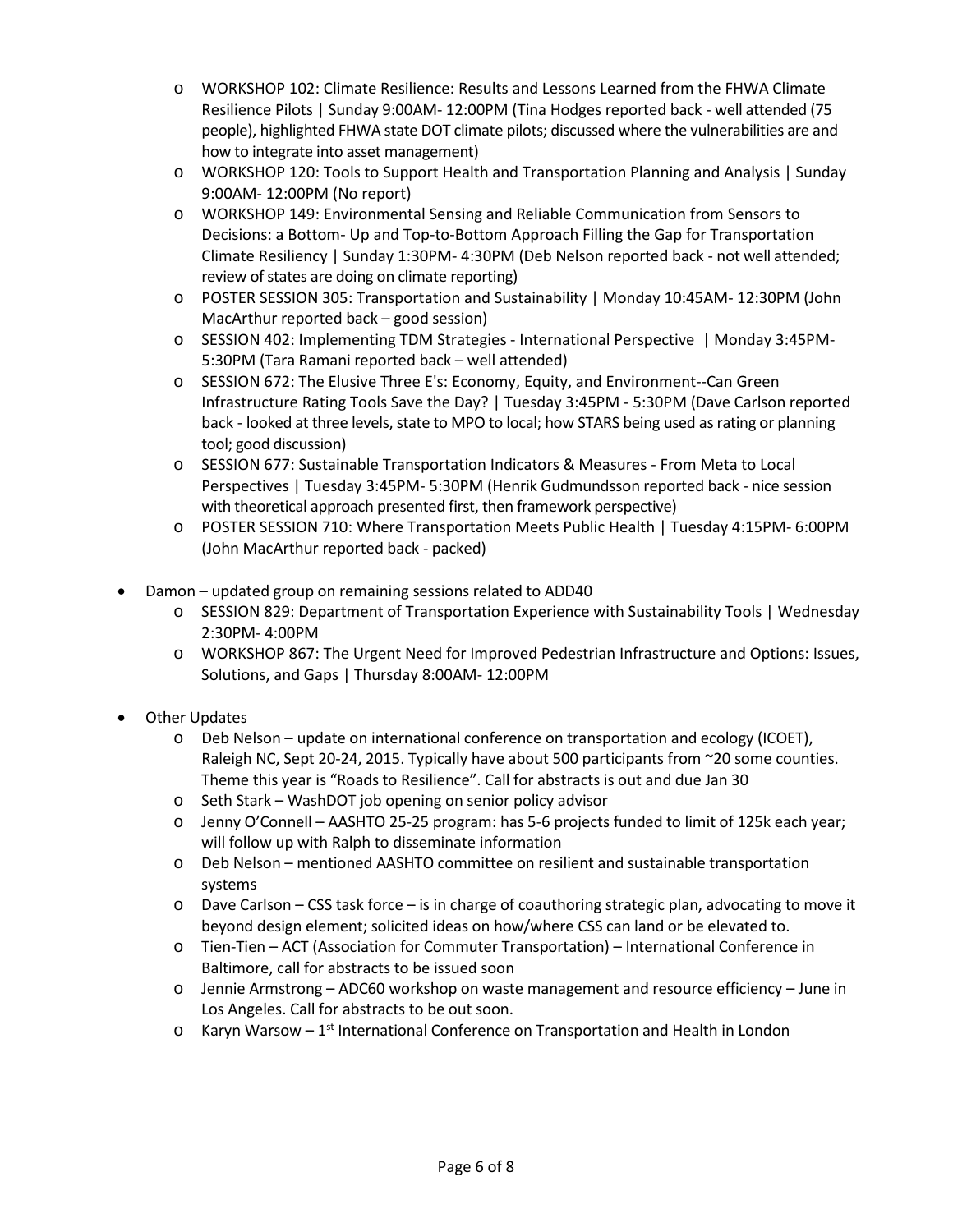### **Appendix: Research Needs Discussion**

# **Automated and Connected Vehicles**

- How will automated and connected vehicles change travel behavior?
- How can researchers, practitioners and policymakers plan for a sustainable future if there is widespread adoption of these vehicles? Considering various dimensions of sustainability (e.g., access, equity, etc.)
- "Connected" goes beyond connected vehicles systems approach to understanding the connected world we live (and travel) in
- What are the lifecycle/ cradle-to-grave impacts of autonomous vehicles? (e.g., opportunities for vehicle light-weighting and right-sizing to meet travel needs)
- Strong opportunities to partner with other committees (e.g., Energy Committee)

# **Harnessing Technology for Sustainable Travel Behavior**

- How can new technology (e.g., smartphones, connected vehicles) lend insights into understanding how travel behavior is changing?
- What new tools are available to harness big data to understand and motivate sustainable travel behavior?
- Potential committees to partner with: Traveler Behavior and Values, Urban Transportation Data and Information Systems

### **MAP-21**

- How can performance based planning be translated into something that can lead to sustainable development?
- Static vs. dynamic (process) measures compare development among entities with a combination of common base measure and other metrics
- How do you advance sustainable transportation across different entities?
- Potential partnerships: Elise Barella (ADD10) may be interested in understanding some of the drivers and stakeholders

#### **Multimodal Solutions for Sustainable Mobility**

- What are the opportunities to integrate transportation systems/ services to lead to more sustainable travel?
- Will connected mobility lead to fewer vehicles, require less infrastructure, materials and energy?
- Shared mobility, last-mile connectivity, and increased urbanization
- Potential collaborations: Emerging and Innovative Public Transport and Technologies

#### **Big Picture Sustainability (better way to phrase this?)**

- Basis for what a many transportation agencies are doing
- Operationalization may be different and context specific, but common overarching concepts are needed
- Opportunity to support education and adoption of sustainability among state DOTs

#### **Sustainability as an Organizing and Governing Principle**

- NCHRP 750 looked at this but did they go far enough?
	- o [Strategic Issues Facing Transportation, Volume 1: Scenario Planning for Freight Transportation](http://www.trb.org/Publications/Blurbs/168694.aspx)  [Infrastructure Investment](http://www.trb.org/Publications/Blurbs/168694.aspx)
	- o [Strategic Issues Facing Transportation, Volume 2: Climate Change, Extreme Weather Events,](http://www.trb.org/Publications/Blurbs/169781.aspx)  [and the Highway System: Practitioner's Guide and Research Report](http://www.trb.org/Publications/Blurbs/169781.aspx)
	- o [Strategic Issues Facing Transportation, Volume 3: Expediting Future Technologies for](http://www.trb.org/Publications/Blurbs/170083.aspx)  [Enhancing Transportation System Performance](http://www.trb.org/Publications/Blurbs/170083.aspx)